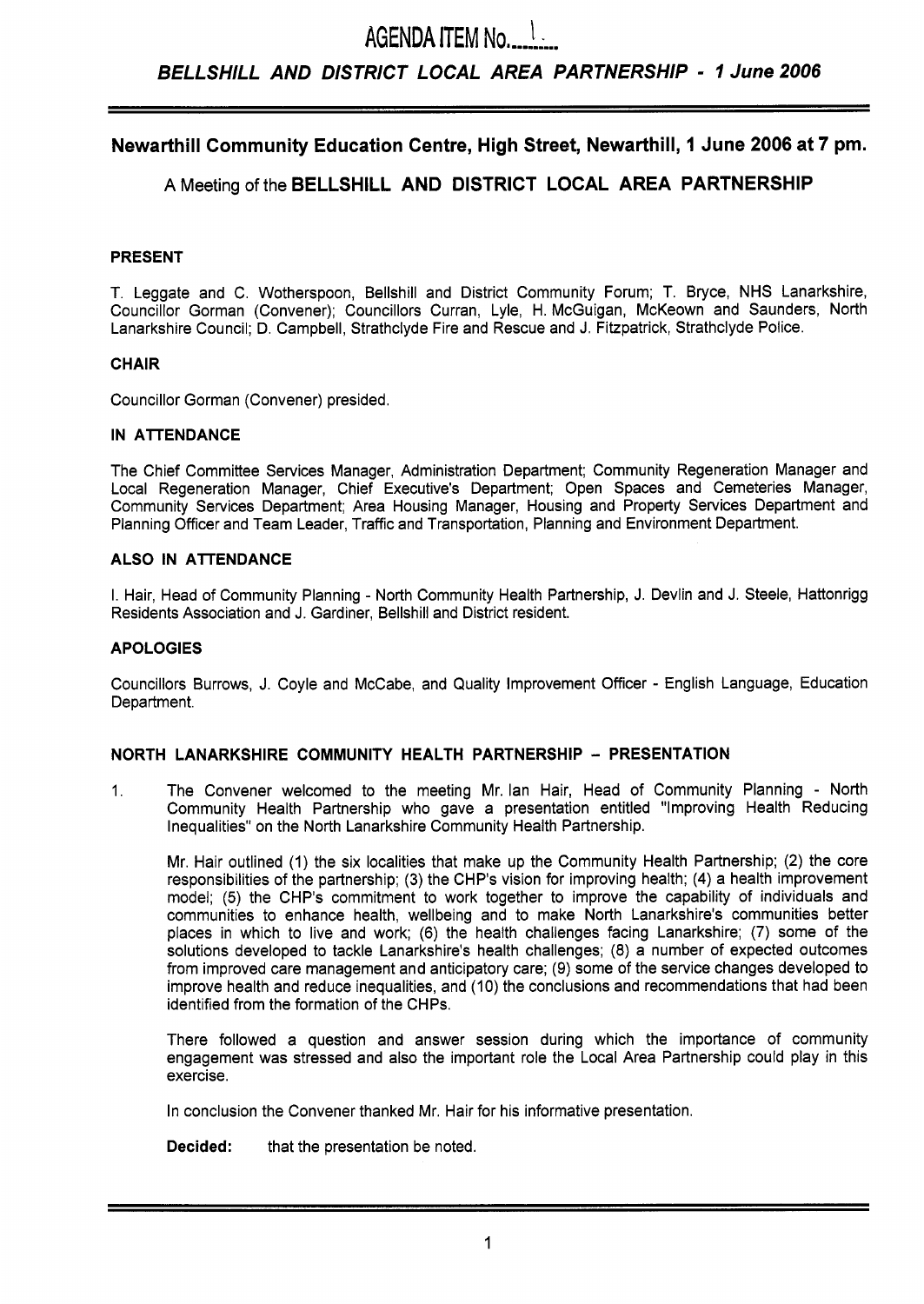# **BELLSHILL AND DISTRICT AREA COMMITTEE** - **MINUTES**

- 2. There were submitted the Minutes of the meetings of the Bellshill and District Area Committee held on 23 March and 12 April 2006.
	- **Decided:** that the terms of the Minutes be noted.

## **COMMUNITY COUNCIL MINUTES**

## **(1) BELLSHILL COMMUNITY COUNCIL**

- 3. There were submitted the Minutes of the meetings of the Bellshill Community Council held on 15 March and **19** April 2006.
	- **Decided:** that the terms of the Minutes be noted.

## **(2) NEW STEVENSTON COMMUNITY COUNCIL**

- **4.** There was submitted the Minute of the meeting of the New Stevenston Community Council held on 5 April 2006.
	- **Decided:** that the terms of the Minute be noted.

## **COMMUNITY FORUM UPDATE**

- **5.** There was submitted a report dated 18 May 2006 by the Director of Community Services, North Lanarkshire Council (1) advising that the Bellshill and District Community Forum had held its most recent meeting on 20 April 2006, and (2) enclosing as an attachment to the report, the Minute of that meeting.
	- **Decided:** that the contents of the report be noted.

# **LOCAL AREA TEAM PROGRESS**

6. There was submitted a report dated 17 May 2006 by the Chief Executive, North Lanarkshire Council (1) advising of the progress in establishing the six Local Area Teams including the Bellshill and District Local Area Team; (2) identifying specific examples of local partnership working, and (3) providing details of the membership and work undertaken by the Area Team to date.

The Local Regeneration Manager was heard in further explanation of the report.

**Decided:** that the progress made on the development of the Local Area Teams be noted.

# **POLICE UPDATE**

**7.** Chief Inspector Fitzpatrick, Bellshill 'ND' Sub-Division, Strathclyde Police provided the Committee with an oral update on (1) crime within the Bellshill and District area, with particular emphasis on youth disorder, gang fighting, underage drinking, the illegal use of quad bikes, and vandalism, and the measures being taken to counteract these offences; (2) the operation of the Quality of Life Unit that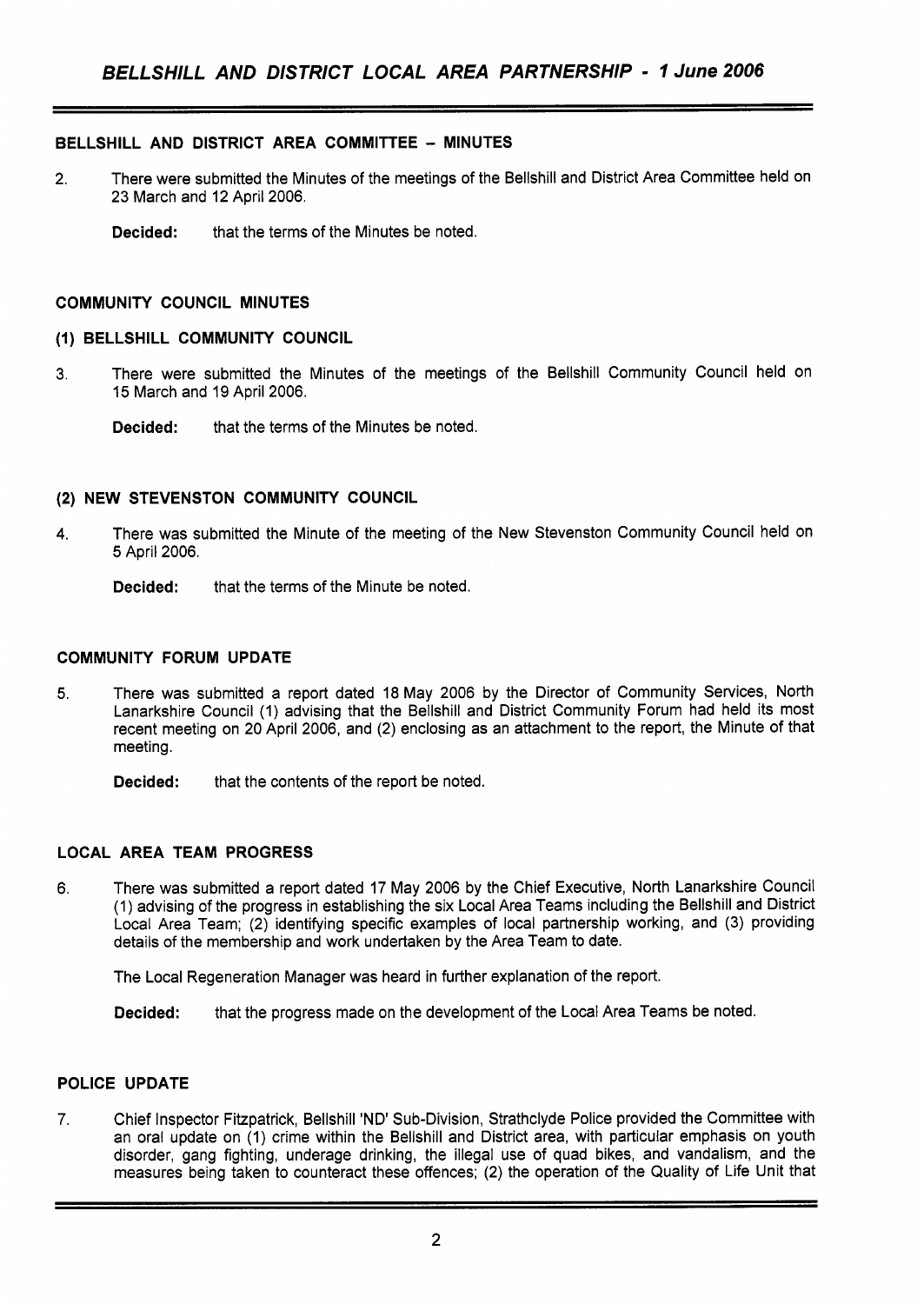had been set up to target licensed premises in relation to the sale of alcohol to underage people, and to deal with underage drinking in general, and (3) the operation of the Youth Diversion Scheme and its involvement in the recent Thank Fun its Friday (TFI) pilot scheme in Newarthill.

Thereafter Chief Inspector Fitzpatrick responded to Members' questions.

**Decided:** that the report be noted.

# **STRATHCLYDE FIRE AND RESCUE**

**8.** There was submitted a report by the Area Manager, Strathclyde Fire and Rescue Service providing general information on the newly restructured Strathclyde Fire and Rescue Service; together with statistics on the type and number of incidents attended throughout the Bellshill and District area for the period from 1 April to 19 May 2006.

The Area Manager was heard in further explanation of the report and responded to Members' questions.

**Decided:** that the terms of the report be noted.

# **SMALL COMMUNITIES LOCAL DEVELOPMENT FUND**

**9.** With reference to paragraph 7 of the Minute of the meeting of the Bellshill and District Area Committee held on 23 March 2006, there was submitted a report (docketed) dated 17 May 2006 by the Director of Planning and Environment, North Lanarkshire Council (1) advising of the investment and improvements proposed through the Planning and Environment Department's Small Communities Programme in 2006/2007; (2) listing in the Appendix to the report, projects that appear to be appropriate for delivery or support through the Small Communities Programme in 2006/2007, as identified by community representatives and the Local Regeneration Manager; (3) informing that the list of projects may be amended as further consideration is given to the details and ease of implementation for each of the proposals, and **(4)** intimating that the progress on delivering the projects or alterations to the programme will be reported to future meetings of the Local Area Partnership.

The Planning Officer was heard in further explanation of the report.

During discussion reference was made to potential development activity at Clay Crescent (Shirrel Burn), Bellshill and it was noted that the Local Regeneration Manager will look into this matter.

# **Decided:**

- (1) that it be recommended that the projects listed in the Appendix to the report be delivered or assisted by the Director of Planning and Environment through the Small Communities Programme in consultation with the Local Area Partnership, and
- that the progress made on delivering the projects or alterations to the programme be reported (2) that the progress made on delivering the projects<br>to future meetings of the Local Area Partnership.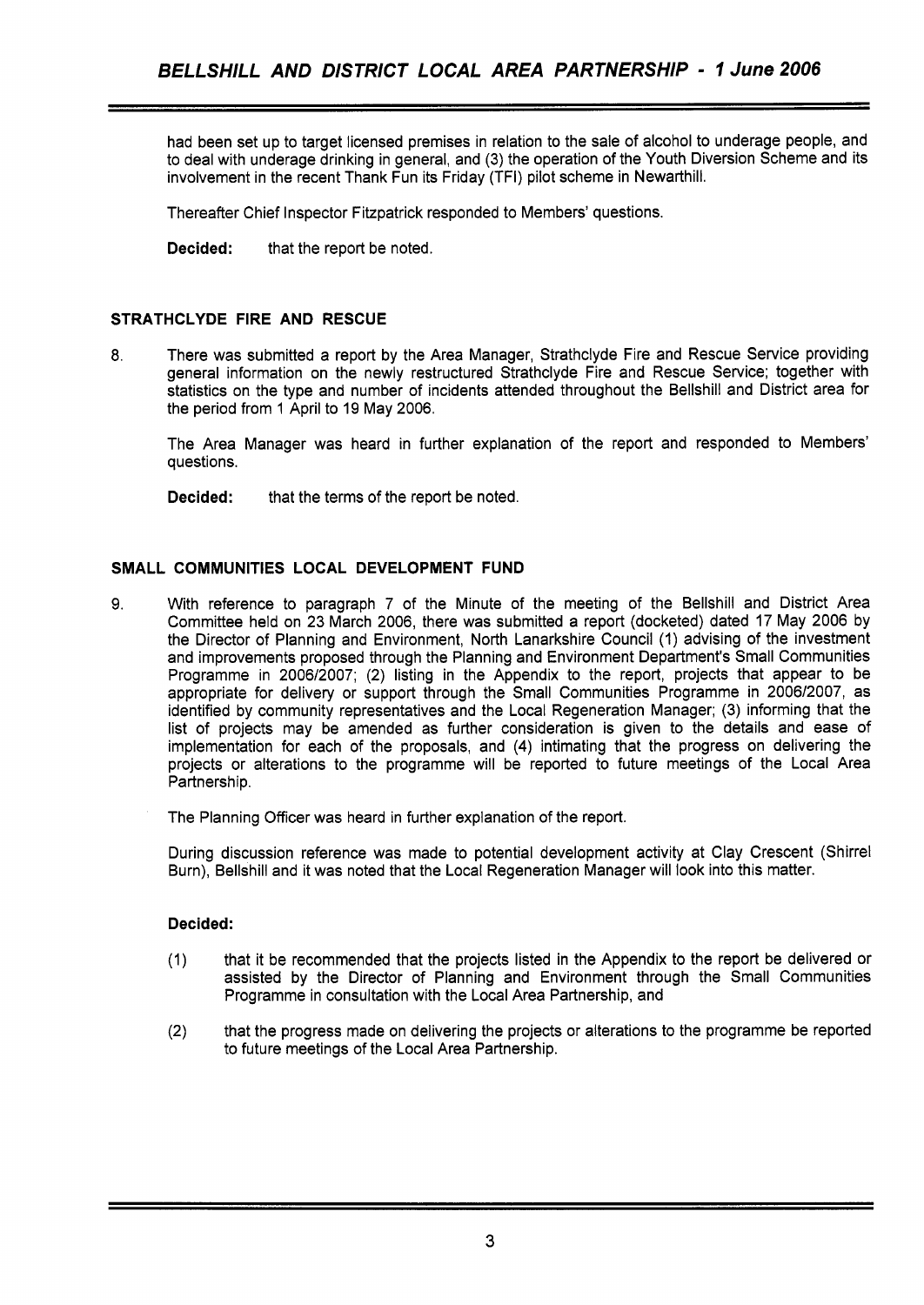# **BELLSHILL TOWN CENTRE ACTION PLAN**

10. With reference to paragraph 8 of the Minute of the meeting of the Bellshill and District Area Committee held on 23 March 2006, there was submitted a report dated 19 May 2006 by the Director of Planning and Environment, North Lanarkshire Council providing an update on the progress of the Phase 1, Traffic Management Works relating to the Bellshill Town Centre Action Plan and also advising on the ongoing status of the various traffic projects in Bellshill.

The Team Leader, Traffic and Transportation, was heard in further explanation of the report.

### **Decided:**

- (1) that the ongoing status of the Traffic Projects be noted, and
- **(2)** that the progress of the Phase 1 Works which are on programme for completion in November 2006 be also noted.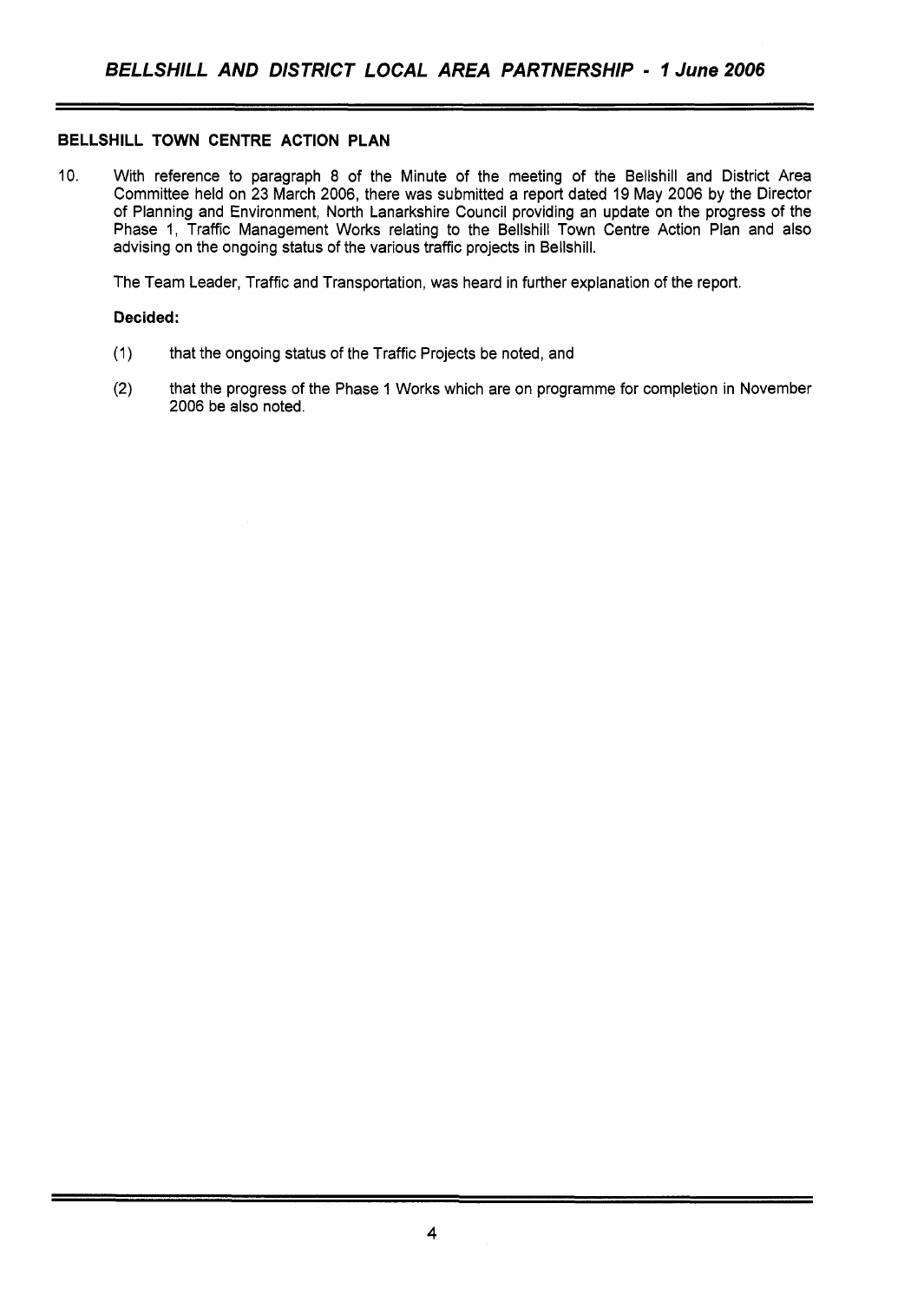# **Newarthill Community Education Centre, High Street, Newarthill, 1 June 2006 at 9.30 pm.**

**A** Meeting of the **BELLSHILL AND DISTRICT AREA COMMITTEE** 

#### **PRESENT**

Councillor Gorman (Convener); Councillors Curran, Lyle, H. McGuigan, McKeown and Saunders.

#### **CHAIR**

Councillor Gorman (Convener) presided.

#### **IN ATTENDANCE**

The Chief Committee Services Manager, Administration Department; Community Regeneration Manager and Local Regeneration Manager, Chief Executive's Department; Open Spaces and Cemeteries Manager, Community Services Department; Area Housing Manager, Housing and Property Services Department and Planning Officer and Team Leader, Traffic and Transportation, Planning and Environment Department.

#### **ALSO IN ATTENDANCE**

T. Bryce, NHS Lanarkshire; I. Hair, North Community Health Partnership; D. Campbell, Strathclyde Fire and Rescue; J. Fitzpatrick, Strathclyde Police and T. Leggate and C. Wotherspoon, Bellshill and District Community Forum.

#### **APOLOGIES**

Councillors Burrows, **J.** Coyle and McCabe.

# **CONSIDER RECOMMENDATIONS BY THE BELLSHILL AND DISTRICT LOCAL AREA PARTNERSHIP HELD ON** I **JUNE 2006 PARTNERSHIP HELD ON 1 JUNE 2006**<br>1. The Committee gave consideration to the recommendations made by the Bellshill and District Local

- Area Partnership at its meeting held on 1 June 2006 and agreed in respect of each item the following:-
	- (1) **NORTH LANARKSHIRE COMMUNITY HEALTH PARTNERSHIP PRESENTATION**

**Decided:** that the presentation be noted.

(2) BELLSHILL AND DISTRICT AREA COMMITTEE - MINUTES

**Decided:** that the terms of the Minutes be noted.

**(3) COMMUNITY COUNCIL MINUTES IN RESPECT OF (a) BELLSHILL COMMUNITY COUNCIL OF 15 MARCH AND IQ APRIL 2008 AND** *(b)* **NEW STEVENSTON COMMUNITY COUNCIL OF S APRIL 2006** 

**Decided:** that the terms of the Minutes be noted.